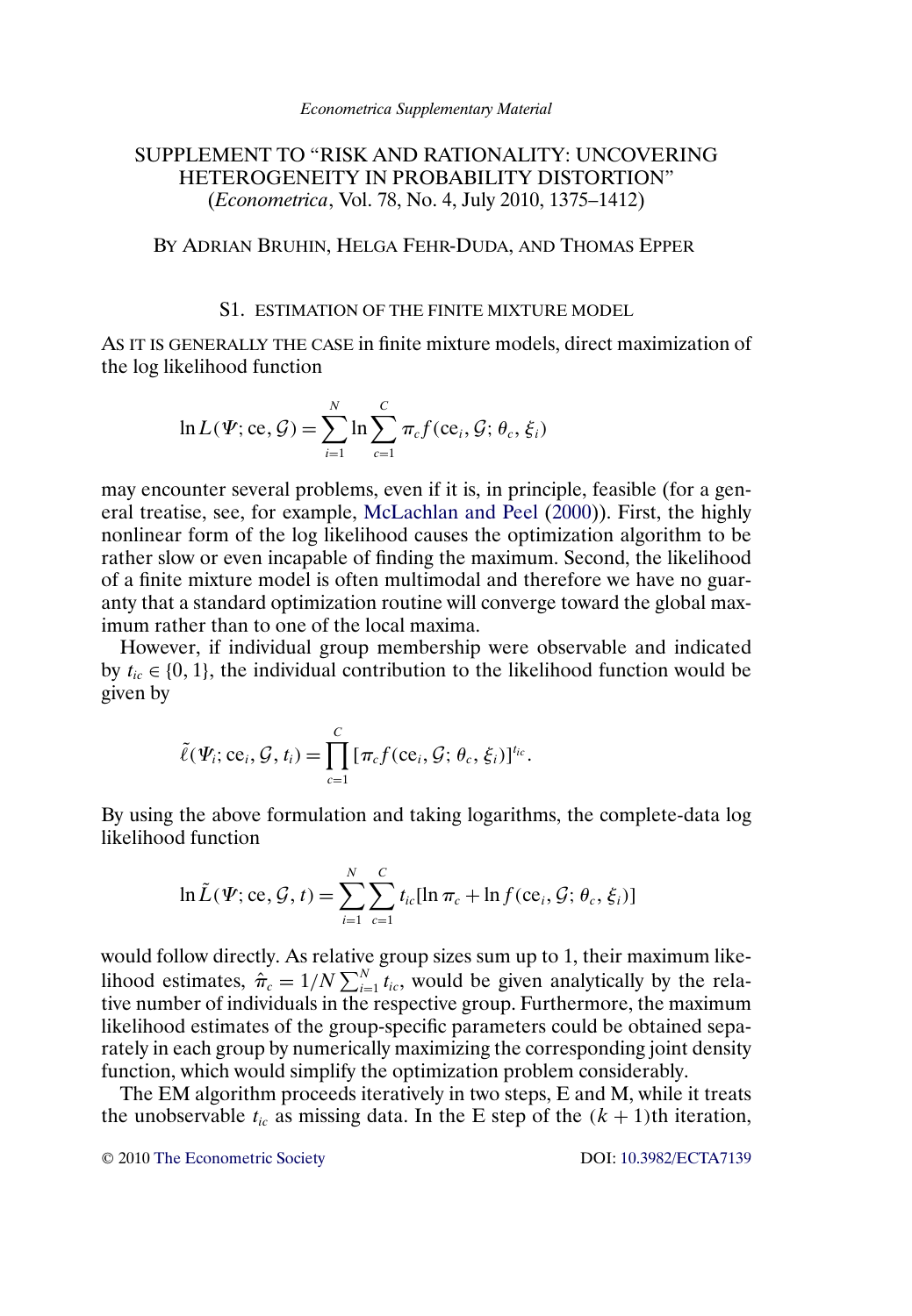<span id="page-1-0"></span>the expectation of the complete-data log likelihood  $\tilde{L}$ , given the actual fit of the data  $\Psi^{(k)}$ , is computed. This yields, according to Bayes' law, the posterior probabilities of individual group membership

$$
\tau_{ic}(\text{ce}_i, \mathcal{G}; \Psi_i^{(k)}) = \frac{\pi_c^{(k)} f(\text{ce}_i, \mathcal{G}; \theta_c^{(k)}, \xi_i^{(k)})}{\sum_{m=1}^C \pi_m^{(k)} f(\text{ce}_i, \mathcal{G}; \theta_m^{(k)}, \xi_i^{(k)})},
$$

which replace the unknown indicators of individual group membership,  $t_{ic}$ . Given  $\tau_{ic}$  (ce<sub>i</sub>, G;  $\Psi_i^{(k)}$ ), the complete-data log likelihood,  $\tilde{L}$ , is maximized in the following M step, which yields the updates of the model parameters:

$$
\pi_c^{(k+1)} = \frac{1}{N} \sum_{i=1}^{N} \tau_{ic}(\text{ce}_i, \mathcal{G}; \Psi_i^{(k)})
$$

and

$$
(\theta_1^{(k+1)}, \ldots, \theta_C^{(k+1)}, \xi_1^{(k+1)}, \ldots, \xi_N^{(k+1)})
$$
  
= 
$$
\underset{\theta_1, \ldots, \theta_C, \xi_1, \ldots, \xi_N}{\arg \max} \sum_{i=1}^N \sum_{m=1}^C \tau_{im}(\mathbf{ce}_i, \mathcal{G}; \Psi_i^{(k)}) \ln f(\mathbf{ce}_i, \mathcal{G}; \theta_m^{(k)}, \xi_i^{(k)}).
$$

As [Dempster, Laird, and Rubin](#page-4-0) [\(1977\)](#page-4-0) showed, the likelihood never decreases from one iteration to the next, that is,  $L(\Psi^{(k+1)}; \text{ce}, \mathcal{G}) \ge L(\Psi^{(k)}; \text{ce}, \mathcal{G})$ , which makes the EM algorithm converge monotonically toward the nearest maximum of the likelihood function regardless of whether this maximum is global or just local. In the Zurich 2003 data set, we therefore needed to apply a stochastic extension, the simulated annealing expectation maximization (SAEM) algorithm proposed by [Celeux, Chauveau, and Diebolt](#page-4-0) [\(2001\)](#page-4-0), to overcome the EM algorithm's tendency to converge toward local maxima. In each iteration, there is a nonzero probability that the SAEM algorithm leaves the current optimization path and starts over in a different region of the likelihood function, which results in much higher chances of finding the global maximum. But this robustness against multimodality of the objective function comes at the cost of much higher computational demands.

As the EM algorithm is computationally highly demanding, even in its basic form, and tends to become tediously slow close to convergence, our estimation routine relies on a hybrid estimation algorithm [\(Render and Walker](#page-5-0) [\(1984\)](#page-5-0)): It first uses either the EM or the SAEM algorithm and takes advantage of their robustness before it switches to the direct maximization of the log likelihood by the much faster Broyden–Fletcher–Goldfarb–Shanno algorithm. The estimation routine in this form turned out to be efficient and robust as it reliably converged toward the same maximum likelihood estimates regardless of the randomly chosen start values.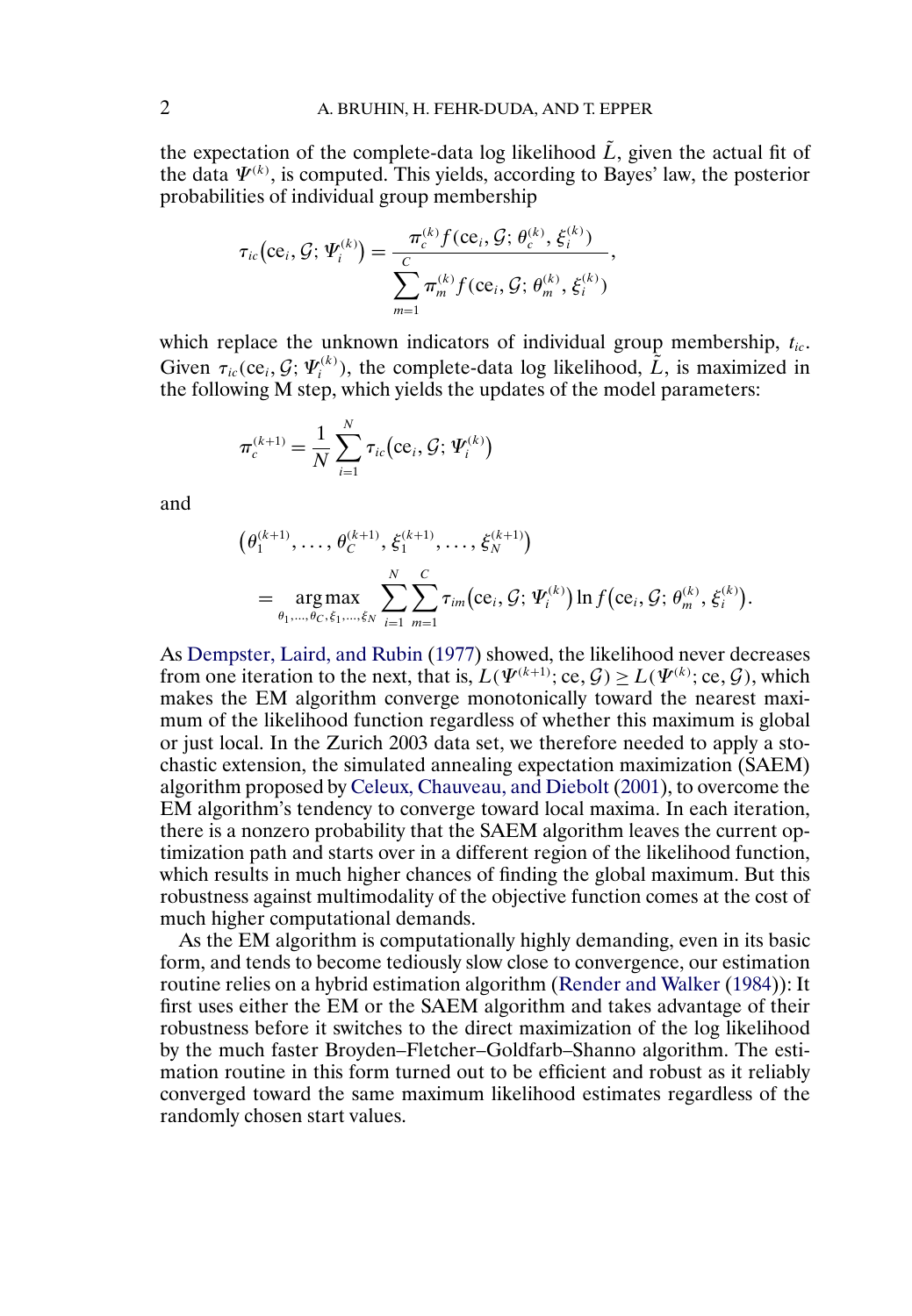## RISK AND RATIONALITY 3

## S2. AGGREGATE BEHAVIOR

| Parameters                                               | Gains                        |                              |                            | Losses  |         |              |  |
|----------------------------------------------------------|------------------------------|------------------------------|----------------------------|---------|---------|--------------|--|
|                                                          | ZH 03                        | ZH 06                        | <b>BJ</b> 05               | ZH 03   | ZH 06   | <b>BJ</b> 05 |  |
| $\alpha/\beta$                                           | 1.041                        | 0.916                        | 0.443                      | 1.077   | 1.093   | 1.131        |  |
|                                                          | (0.021)                      | (0.021)                      | (0.116)                    | (0.025) | (0.036) | (0.123)      |  |
| $\gamma$                                                 | 0.482                        | 0.519                        | 0.318                      | 0.487   | 0.579   | 0.383        |  |
|                                                          | (0.010)                      | (0.017)                      | (0.016)                    | (0.012) | (0.027) | (0.015)      |  |
| $\delta$                                                 | 0.869                        | 0.886                        | 1.296                      | 1.030   | 1.039   | 0.944        |  |
|                                                          | (0.020)                      | (0.022)                      | (0.081)                    | (0.026) | (0.033) | (0.062)      |  |
| ln L<br>Parameters<br>Individuals<br><b>Observations</b> | 19,563<br>364<br>179<br>8906 | 10,671<br>242<br>118<br>4669 | 9550<br>308<br>151<br>4225 |         |         |              |  |

# TABLE S.I SINGLE-COMPONENT MODELS<sup>a</sup>

<sup>a</sup>Standard errors (in parentheses) are based on the bootstrap method with 4000 replications. ZH stands for Zurich; BJ stands for Beijing.

## S3. CLASSIFICATION AND DEMOGRAPHICS

#### TABLE S.II

### SUMMARY STATISTICS FOR DEMOGRAPHIC VARIABLES<sup>a</sup>

|                 |     | Mean  | Std. Err. |
|-----------------|-----|-------|-----------|
| Zurich 03       |     |       |           |
| Individuals     | 179 |       |           |
| Female          |     | 0.430 | 0.037     |
| <i>Semester</i> |     | 3.676 | 0.159     |
| Highincome      |     | 0.162 | 0.028     |
| Zurich 06       |     |       |           |
| Individuals     | 118 |       |           |
| Female          |     | 0.441 | 0.046     |
| <i>Semester</i> |     | 3.551 | 0.240     |
| Highincome      |     | 0.051 | 0.020     |
| Beijing 05      |     |       |           |
| Individuals     | 151 |       |           |
| Female          |     | 0.483 | 0.041     |
| <i>Semester</i> |     | 2.238 | 0.133     |
| Highincome      |     | 0.146 | 0.029     |

aThe variable *highincome* equals 1 if disposable income per month is above 1500 swiss francs and 1000 yuan, respectively. Thresholds chosen by distributional considerations and relative students' hourly wages.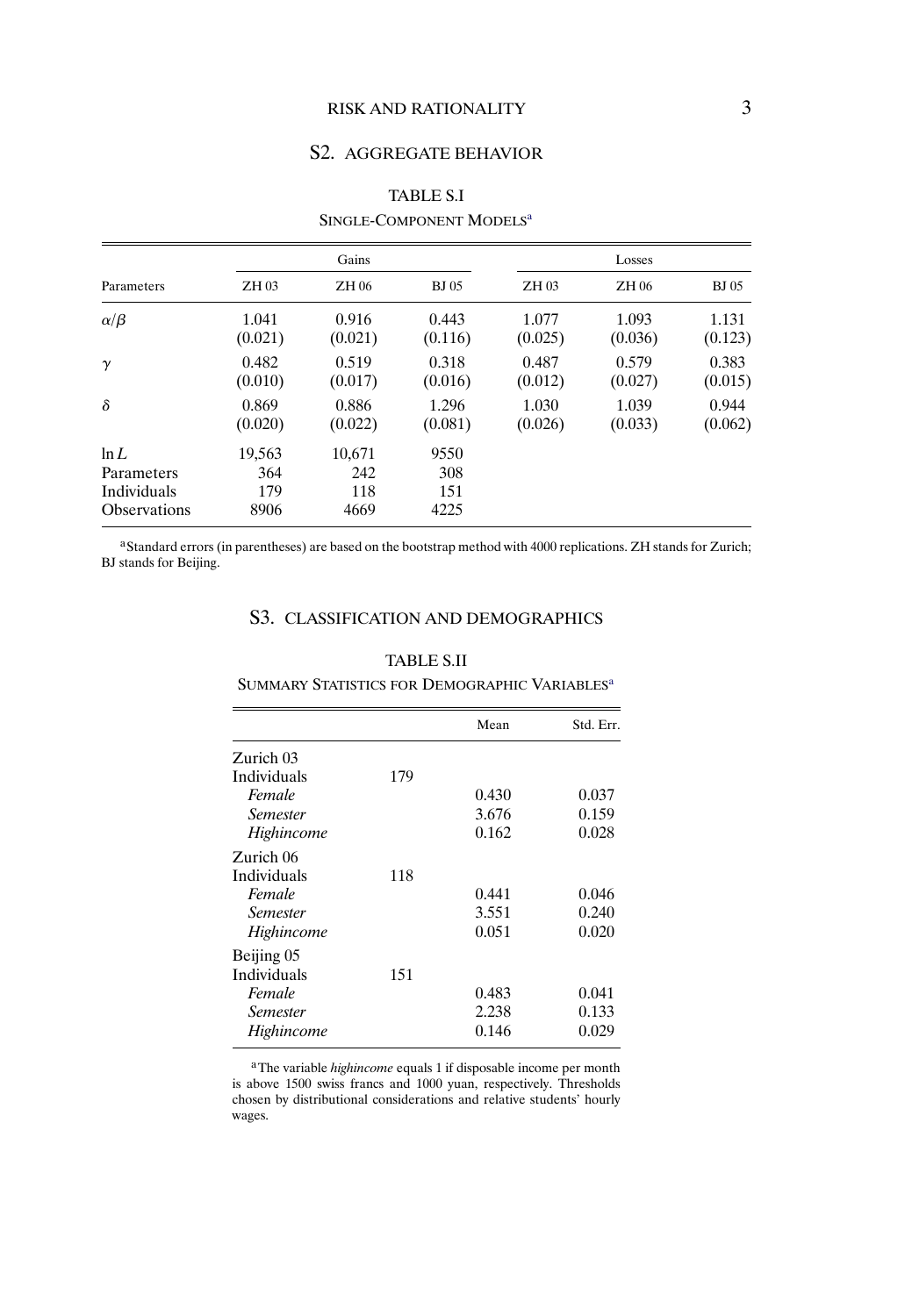|                                                          | Gains            |                  |                              |          | Losses           |                  |                  |
|----------------------------------------------------------|------------------|------------------|------------------------------|----------|------------------|------------------|------------------|
|                                                          | <i>EUT</i>       | $CPT-I$          | <b>CPT-II</b>                |          | <b>EUT</b>       | $CPT-I$          | $CPT-II$         |
| $\pi$                                                    | 0.182<br>(0.014) | 0.333<br>(0.022) | 0.485<br>(0.025)             |          |                  |                  |                  |
| $\alpha$                                                 | 0.981<br>(0.015) | 0.925<br>(0.035) | 0.988<br>(0.028)             | β        | 1.018<br>(0.028) | 1.280<br>(0.099) | 1.066<br>(0.082) |
| $\gamma$                                                 | 0.963<br>(0.044) | 0.260<br>(0.117) | 0.505<br>(0.108)             | $\gamma$ | 0.970<br>(0.040) | 0.285<br>(0.124) | 0.543<br>(0.117) |
| $\delta$                                                 | 0.908<br>(0.016) | 0.896<br>(0.052) | 0.993<br>(0.046)             | $\delta$ | 1.078<br>(0.023) | 0.963<br>(0.033) | 0.956<br>(0.026) |
| ln L<br>Parameters<br>Individuals<br><b>Observations</b> |                  |                  | 24,114<br>512<br>246<br>9874 |          |                  |                  |                  |

TABLE S.III CLASSIFICATION OF BEHAVIOR WITH  $C = 3$ , POOLED: MEN<sup>a</sup>

<sup>a</sup>Standard errors (in parentheses) are based on the bootstrap method with 2000 replications. Parameters include estimates of  $\xi_i$  for domain- and individual-specific error variances.

|                                                          | Gains            |                  |                              |          | Losses           |                  |                  |
|----------------------------------------------------------|------------------|------------------|------------------------------|----------|------------------|------------------|------------------|
|                                                          | <i>EUT</i>       | $CPT-I$          | $CPT-II$                     |          | <i>EUT</i>       | CPT-I            | $CPT-II$         |
| $\pi$                                                    | 0.240<br>(0.038) | 0.369<br>(0.028) | 0.391<br>(0.031)             |          |                  |                  |                  |
| $\alpha$                                                 | 0.936<br>(0.032) | 0.967<br>(0.049) | 0.914<br>(0.045)             | β        | 1.159<br>(0.069) | 1.186<br>(0.081) | 1.296<br>(0.088) |
| $\gamma$                                                 | 0.780<br>(0.092) | 0.317<br>(0.049) | 0.281<br>(0.031)             | $\gamma$ | 0.714<br>(0.102) | 0.327<br>(0.043) | 0.312<br>(0.027) |
| $\delta$                                                 | 0.925<br>(0.045) | 1.153<br>(0.254) | 0.686<br>(0.216)             | $\delta$ | 0.960<br>(0.069) | 0.748<br>(0.305) | 1.264<br>(0.236) |
| ln L<br>Parameters<br>Individuals<br><b>Observations</b> |                  |                  | 18,213<br>424<br>202<br>7926 |          |                  |                  |                  |

## TABLE S.IV CLASSIFICATION OF BEHAVIOR WITH  $C = 3$ , POOLED: WOMEN<sup>a</sup>

<sup>a</sup>Standard errors (in parentheses) are based on the bootstrap method with 2000 replications. Parameters include estimates of  $\xi_i$  for domain- and individual-specific error variances.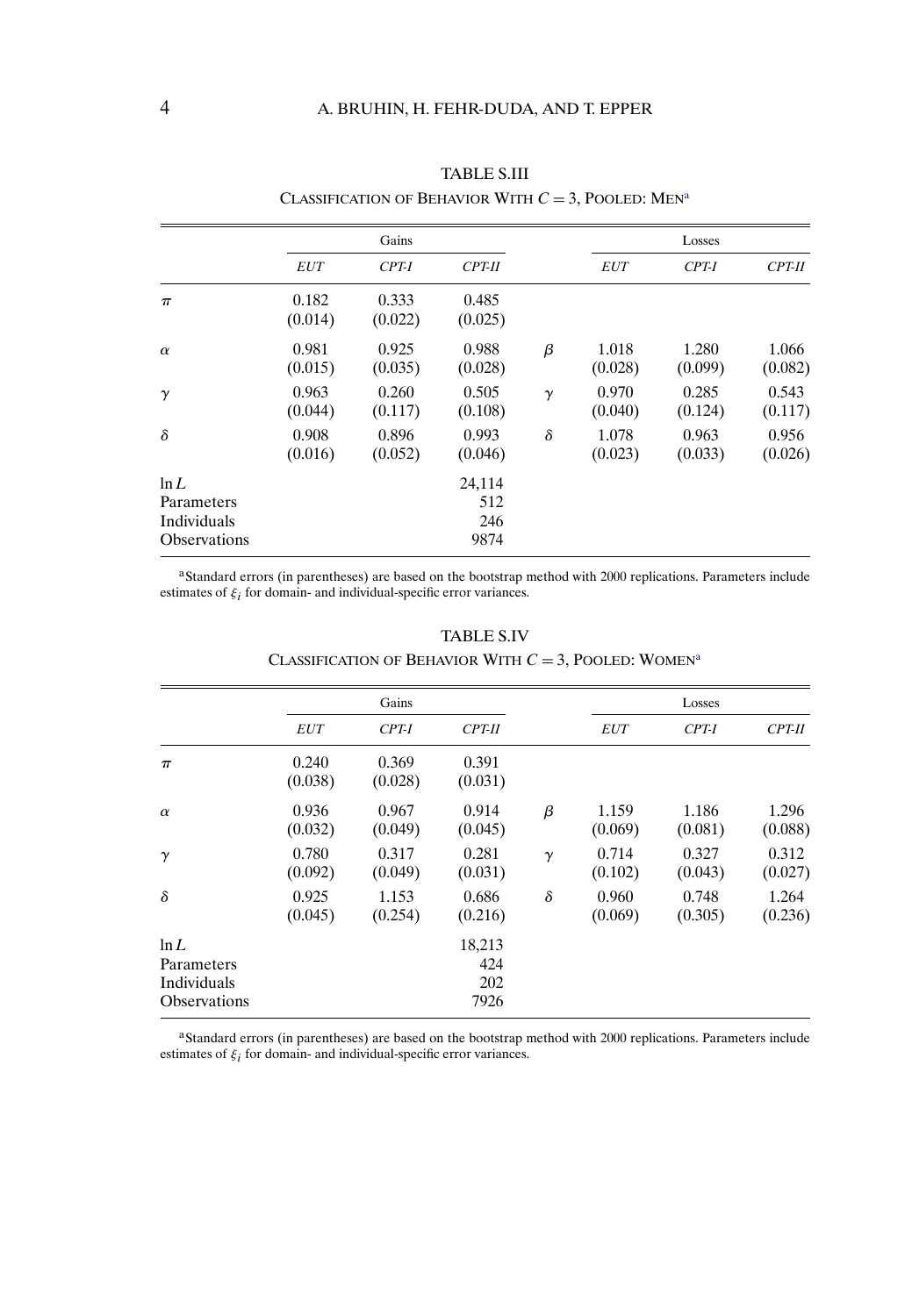<span id="page-4-0"></span>

|                 |            | Gains      |              |            | Losses     |              |
|-----------------|------------|------------|--------------|------------|------------|--------------|
| Parameters      | ZH 03      | ZH 06      | <b>BJ</b> 05 | ZH 03      | ZH 06      | <b>BJ</b> 05 |
| $\alpha/\beta$  |            |            |              |            |            |              |
| Constant        | $1.101**$  | $0.935**$  | $0.538**$    | $1.075**$  | $1.049**$  | $1.553**$    |
|                 | (0.051)    | (0.039)    | (0.189)      | (0.061)    | (0.047)    | (0.373)      |
| Female          | $-0.008$   | $-0.041$   | $-0.424$     | 0.103      | 0.136      | $-0.347$     |
|                 | (0.042)    | (0.044)    | (0.325)      | (0.069)    | (0.069)    | (0.351)      |
| <b>Semester</b> | $-0.016$   | 0.002      | 0.096        | $-0.009$   | $-0.006$   | $-0.095$     |
|                 | (0.012)    | (0.006)    | (0.091)      | (0.013)    | (0.008)    | (0.106)      |
| Highincome      | $-0.024$   | $-0.049$   | $-0.436$     | 0.078      | 0.064      | $-0.450$     |
|                 | (0.059)    | (0.112)    | (0.251)      | (0.085)    | (0.126)    | (0.387)      |
| γ               |            |            |              |            |            |              |
| Constant        | $0.434**$  | $0.562**$  | $0.374**$    | $0.472**$  | $0.746**$  | $0.454**$    |
|                 | (0.037)    | (0.057)    | (0.025)      | (0.037)    | (0.063)    | (0.035)      |
| Female          | $-0.143**$ | $-0.186**$ | $-0.113**$   | $-0.149**$ | $-0.324**$ | $-0.112**$   |
|                 | (0.022)    | (0.057)    | (0.031)      | (0.026)    | (0.054)    | (0.036)      |
| <b>Semester</b> | $0.031**$  | 0.023      | 0.001        | 0.019      | $0.011*$   | 0.001        |
|                 | (0.012)    | (0.010)    | (0.009)      | (0.011)    | (0.005)    | (0.015)      |
| Highincome      | $0.204**$  | $-0.110$   | $-0.007$     | 0.002      | $-0.051$   | $-0.046$     |
|                 | (0.079)    | (0.098)    | (0.034)      | (0.071)    | (0.070)    | (0.033)      |
| $\delta$        |            |            |              |            |            |              |
| Constant        | $0.848**$  | $0.945**$  | $1.295**$    | $1.008**$  | $0.990**$  | $0.754**$    |
|                 | (0.051)    | (0.042)    | (0.125)      | (0.068)    | (0.047)    | (0.176)      |
| Female          | $-0.147**$ | $-0.134**$ | 0.195        | 0.091      | 0.021      | 0.186        |
|                 | (0.041)    | (0.045)    | (0.227)      | (0.074)    | (0.065)    | (0.172)      |
| <b>Semester</b> | 0.021      | $-0.001$   | $-0.062$     | $-0.001$   | 0.008      | 0.038        |
|                 | (0.013)    | (0.006)    | (0.063)      | (0.014)    | (0.006)    | (0.053)      |
| Highincome      | $-0.072$   | $-0.064$   | 0.214        | $-0.059$   | $-0.016$   | 0.227        |
|                 | (0.060)    | (0.123)    | (0.185)      | (0.084)    | (0.156)    | (0.238)      |
| ln L            | 19,755     | 10,816     | 9601         |            |            |              |
| Parameters      | 382        | 260        | 326          |            |            |              |
| Observations    | 8906       | 4669       | 4225         |            |            |              |

### TABLE S.V EFFECTS OF SOCIO-ECONOMIC VARIABLES ON PARAMETERS<sup>a</sup>

aStandard errors (in parentheses) are based on the bootstrap method with 4000 replications.

∗∗Significant at 1% level; <sup>∗</sup>significant at 5% level. ZH stands for Zurich, BJ stands for Beijing.

### **REFERENCES**

CELEUX, G., D. CHAUVEAU, AND J. DIEBOLT (2001): "On Stochastic Versions of the EM Algorithm," *Biometrica*, 88, 281–286. [\[2\]](#page-1-0)

DEMPSTER, A., N. LAIRD, AND D. RUBIN (1977): "Maximum Likelihood From Incomplete Data via the EM Algorithm," *Journal of the Royal Statistical Society, Ser. B*, 39, 1–38. [\[2\]](#page-1-0)